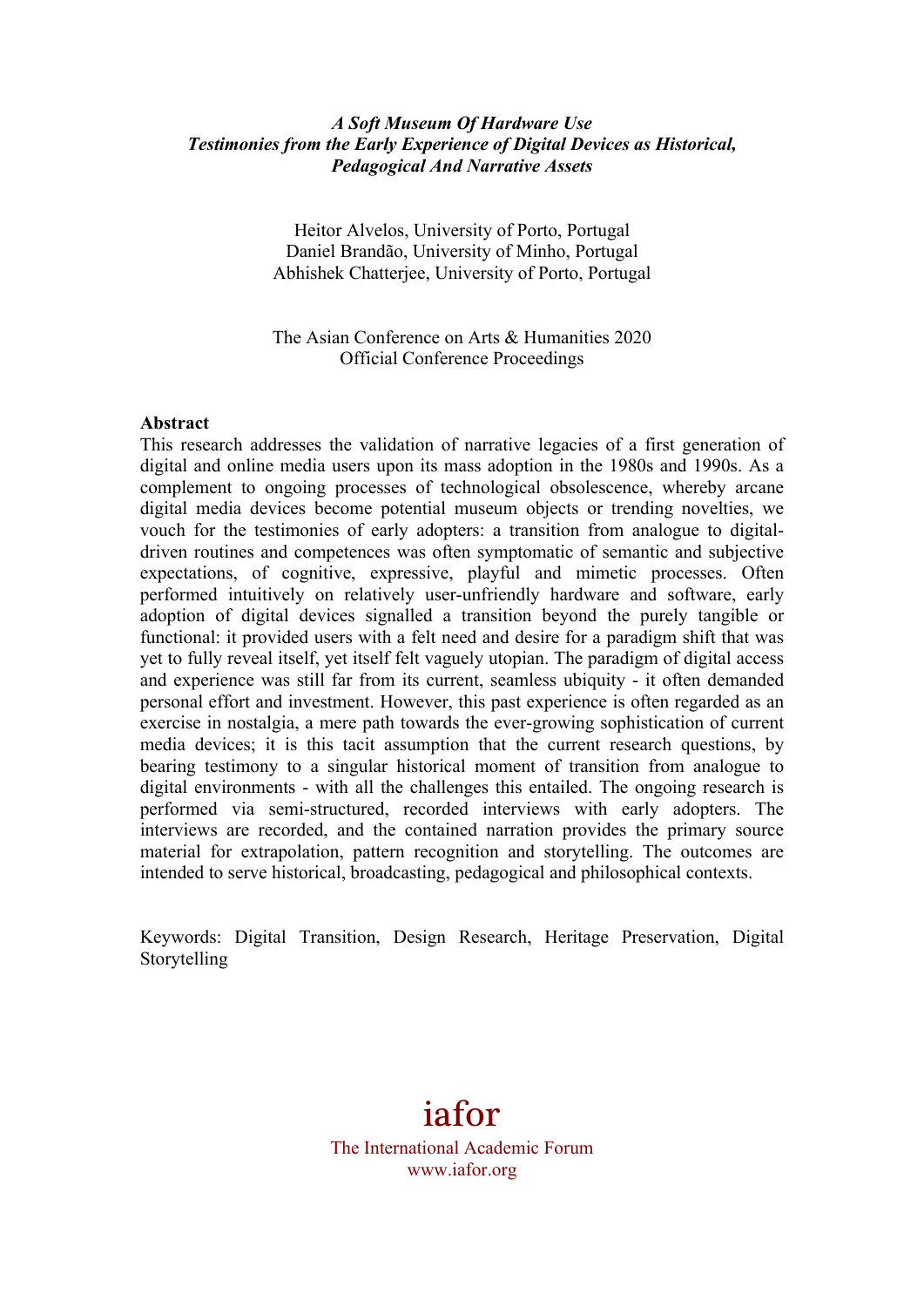#### **Introduction**

This paper addresses the validation of narrative legacies of the starting generation of digital and online media users upon its mass adoption in the 1980s and 1990s. The study is adjunct to a design research and mediation project, 'Anti-Amnesia', that focuses on the recovery and restoration of knowledge embedded in traditional industrial practices that are currently on the brink of dissipation. The project is based in the Research Institute for Design, Media and Culture's (ID+) Unexpected Media Lab (LUME), and situated at the Faculty of Fine Arts, University of Porto.

A critical component of Anti-Amnesia's ongoing investigation is devoted to the auscultation of a plethora of challenges faced by traditional makers due to the hastened onfall of technological obsolescence brought about by rapidly evolving production, consumption, and distribution standards. The research accordingly questions the imperativeness of digital literacy in cultural ecosystems that have historically maintained a different interpretation of progress. It works closely, in this regard, with individuals from traditional industrial cultures and craft communities to understand and situate the dynamics of the occurring conflict between convention and contemporaneity: with a view to develop generative resources such as product and communication strategies, intergenerational and interdisciplinary knowledge networks, and mediation models based on active pedagogy. An institutive reasoning behind these measures is to abut the revivification of traditional praxis as scaffold, but with a requisite amount of sensitivity and discretion so as not to compromise the associated cultural identities and creative/processual legacies.

The leitmotif that connects Anti-Amnesia's strategic objectives with the study in question pertains to the qualitative multiplicity of the term 'media', wherein its understanding as a medium of expression in manual crafts finds consonance with theoretical and practical paradigms of the digital domain, such as in terms of formats, applications, channels, and gadgetry. The study therefore intends to draw attention to the risk of loss which media heritage (both digital and cultural) is exposed to as a consequence of the accelerated obsolescence of the underpinning tools, processes, and mechanisms, alongside some other depreciative factors such as resource uncertainties and public and administrative apathy towards past standards (Lusenet & Wintermans, 2007).

Thus, as a complement to ongoing processes of technological obsolescence, whereby arcane digital media devices become potential museum objects or trending novelties, the study vouches for the testimonies of early adopters: a transition from analogue to digital-driven routines and competences was often symptomatic of semantic and subjective expectations, of cognitive, expressive, playful and mimetic processes. In agreement with Baetens (2017), the corollary is not to generate a "different" perspective, but rather to acknowledge oral histories that may not find a place in conventional forms of discourse on cultural heritage. In this regard, Schleser (2012) points out that the process of documenting these events forms the basis for constructing cultural memory, and that such "unintentional archives" are "unique ecologies", presenting accurate and unfiltered reflections on everyday life, that can help foster and engage future critical interdisciplinary work.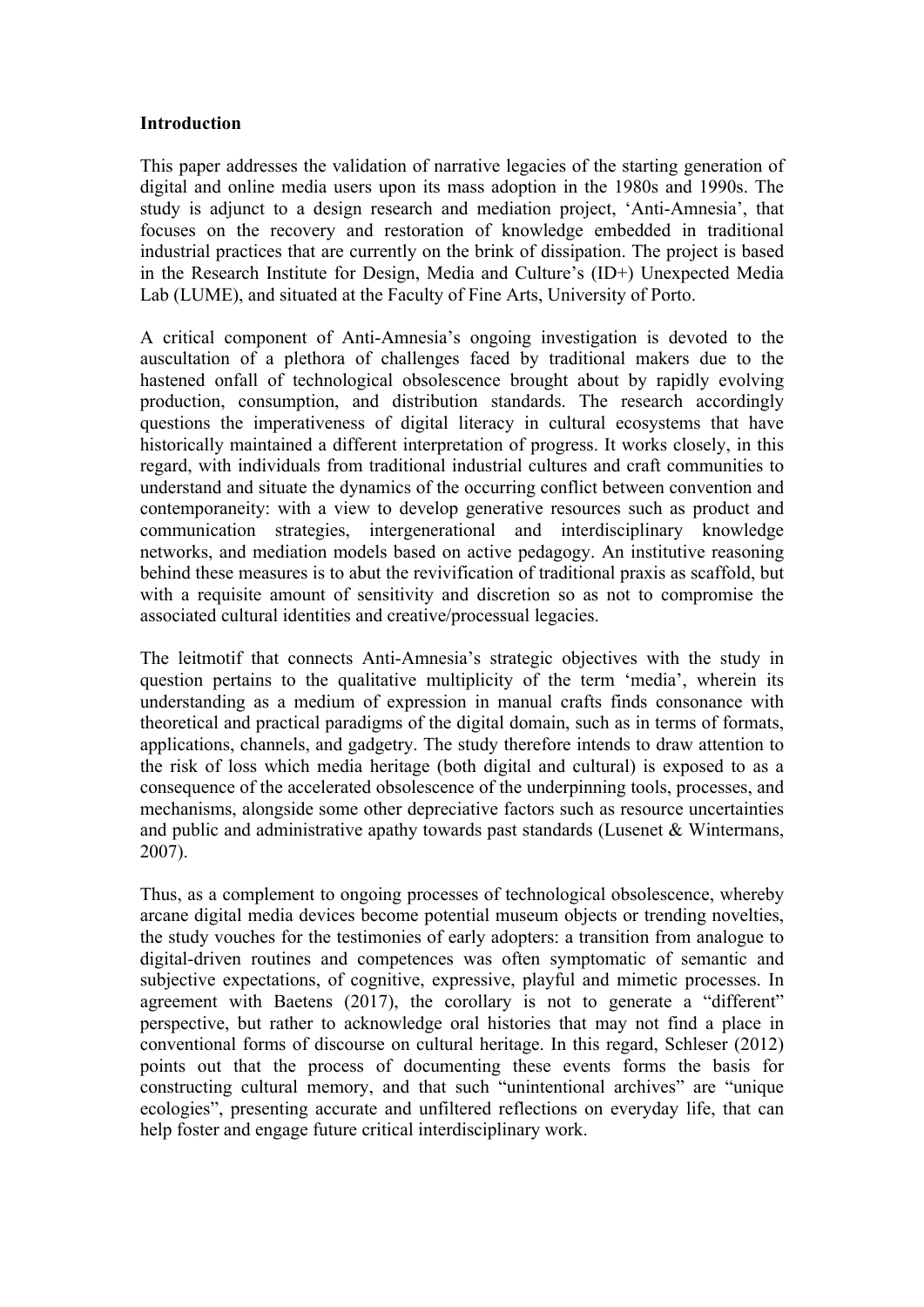Lusenet & Wintermans (2007) consider digital media objects as embodying certain peculiarities that differentiate them from traditional heritage materials: "they know no boundaries, they are dynamic, interactive and fragmented." Spigel (2010), in conjunction, views old hardware as "evocative objects, whose material presence reemerges in scholarly discussions, and in archiving practices, with the emergence of digital means", as can be evidenced forthwith from this particular discourse. Yet besides this material presence, the memory of both analogue engagement and an intuitive tap into a felt inevitability are themselves worthy of analysis: among the determinism of technological progress, the project argues that we have often neglected to observe the competences and dynamics left behind as a consequence. It is precisely these dynamics of transition that the research proposes to preserve, enquire, and vouch for.

The study's methodological approach correspondingly finds alignment with Bastian and Harvey's (2012) perplexities regarding approach, wherein, objectives driven by a pedagogical interest in identifying and experimenting with a theoretical infrastructure, that can accommodate the explication of digital transition, require to be articulated with the need to better understand the dichotomy arising between the perceptible allowances of contemporary technology towards heritage preservation, and its antithetical role in the abetment of dictated obsolescence.

## **Testimonials from Early Adopters**

Often performed intuitively on relatively user-unfriendly hardware and software, early adoption of digital devices signalled a transition beyond the purely tangible or functional: it provided users with a felt need and desire for a paradigm shift that was yet to fully reveal itself, yet itself felt vaguely utopian. This paradigm of digital access and experience was still far from its current, seamless ubiquity - it often demanded personal effort and investment. As pointed out by Smith (2016), "...many folks weren't ready, or maybe they didn't care enough about their TV signal quality to upgrade."

The project's argument in aggregating these mostly personal memories of early digital use is that cumulatively they may reveal patterns and taxonomies, and present themselves as heritage: since the default expectation towards technology was not that it would be seamless, as a first approach to a digital device was often mimetic of prior, analogue procedures, and digital conversion offered the illusion of perpetuity. It is not about arguing that "those were the days", but rather about building an empirical sensitivity to what changes in ourselves through technological progress, so that we may cultivate a clearer vision of this change beyond the benevolent but tacit assumptions around innovation and progress - with inevitable impact on the ways we appreciate and incorporate the aforementioned, traditional crafts and manufactures.

Reflections on past experience can, however, often be reductively regarded as an exercise in nostalgia, a mere segment of a trajectory that leads towards the evergrowing sophistication of current media devices. It is this tacit assumption that the current study questions, by bearing testimony to a singular historical moment of transition from analogue to digital environments - with all the challenges this entailed. Recognising such ambiguity surrounding nostalgia, Bevan (2013) states that invocations to the past and the associated material connections to a particular period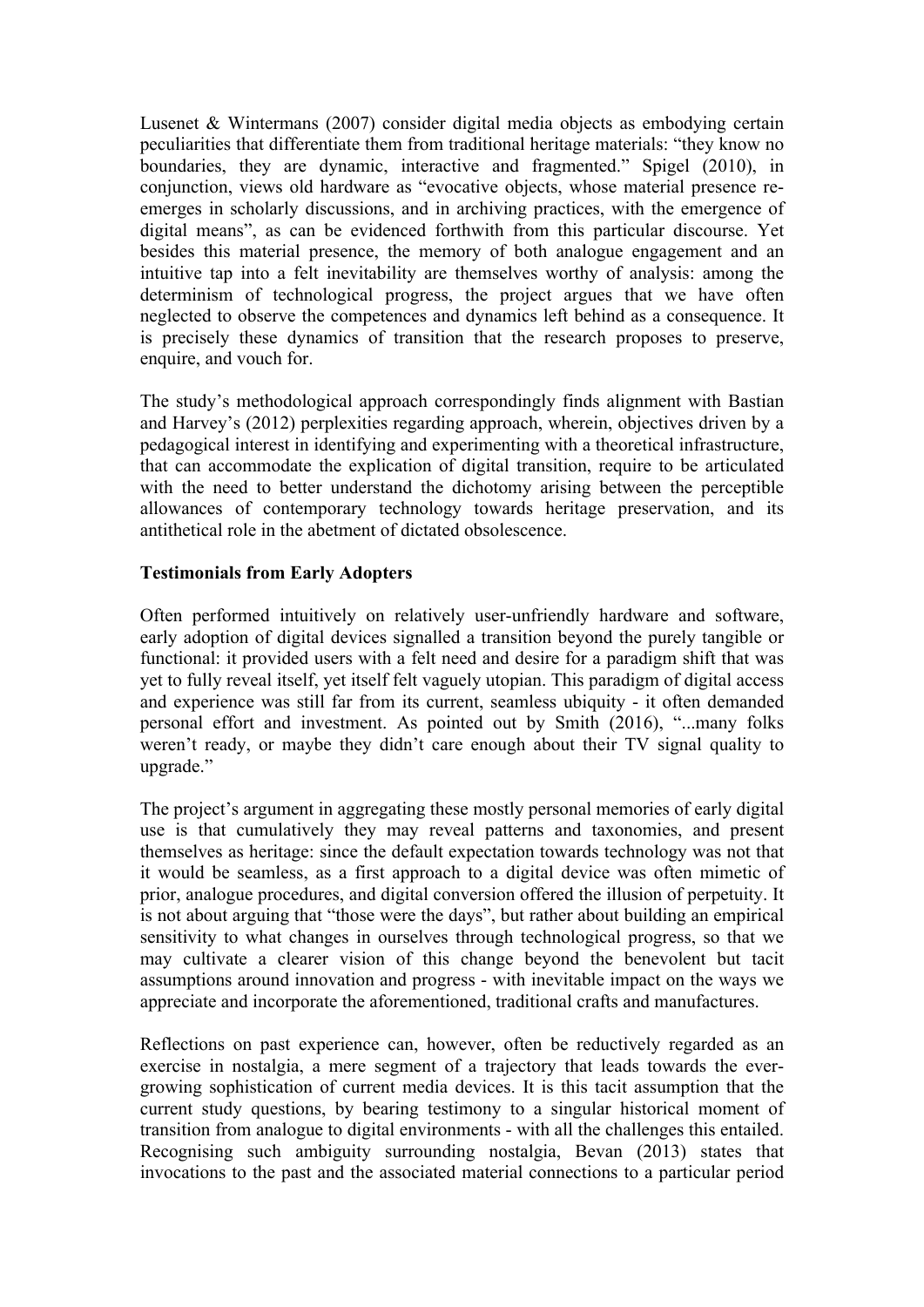may not be rooted in material realities of that time, and that it "reinforces the contradiction inherent to nostalgia as a yearning for the past, knowledge of the impossibility of return, and simultaneous understanding that the idyllic past was never real to begin with.".

# **Premises and expectations**

The study is being performed via semi-structured, recorded interviews with early adopters, whose contained narration provides the primary source material for extrapolation, pattern recognition and storytelling. The outcomes are intended to serve historical, broadcasting, pedagogical and philosophical contexts. The consequent insights are intended to address a series of critical questions pertaining to the digital, such as:

- the various impresses of the transition from analogue to digital on individual facticities and collective realities;
- the proliferation of virtual constructs as a new limit of authenticity;

• the emergence of virtual sentiment lexicons as proxies for emotional communication (Santamaría-Bonfil & López, 2020);

• the influences of uncritical consumption (Gauntlett, 2002) on cultural interpellation.

These theoretical inquisitions, among others to be added cumulatively, are expected to derive critical reflections on the interlacing between change and continuity, alongside shedding light on the "implications of an unprecedented accumulation of media and cultural resources, and their potential for ways of making sense of our own and others' experience over time" (Keightley & Schlesinger, 2014). In concordance, Schleser (2012) sees merit in reading the generated information as temporal evidence, stating the imperativeness of embracing such wealth of "born-digital cultural production located within unintentional archival spaces… that are located outside the conventional domain of traditional cultural heritage institutions", in order for future generations to accurately comprehend past realities.

The nature of inquiry is conversational, wherein nostalgia is used tactically to expose sets of "internal contradictions" within the digital, and to "serve as a space for a mnemonic processing of cultural memories of old media, as popular conjecture on the present trajectory of media technology" (Bevan, 2013). The interviewees essentially represent participant-observers in this broad transformation, recording changes as they occur while contributing to new waves of change. Their accounts stand as testament to the overriding nature of digital upheaval, wherein generations of technologies and software are introduced on a recurring basis with the compulsion to further transform markets, society, and everyday life (Hofacker, 2019).

The current geo-political predicament we are traversing may somewhat tempt us into this reading that before the ubiquity of smart technology, geo-tagging, social media, hacking, viruses and bot farms, things were indeed better, but rather than amplify that speculation, we posit that it is worth looking into the last era where the digital was not taken for granted. The issue is also lexical: 'memory' as data storage is also 'memory' as a wealth of personal experience (Niemeyer, 2019) - and ultimately signals a collective convergence into a zeitgeist that may be best recognised retroactively in order to actively inform the present.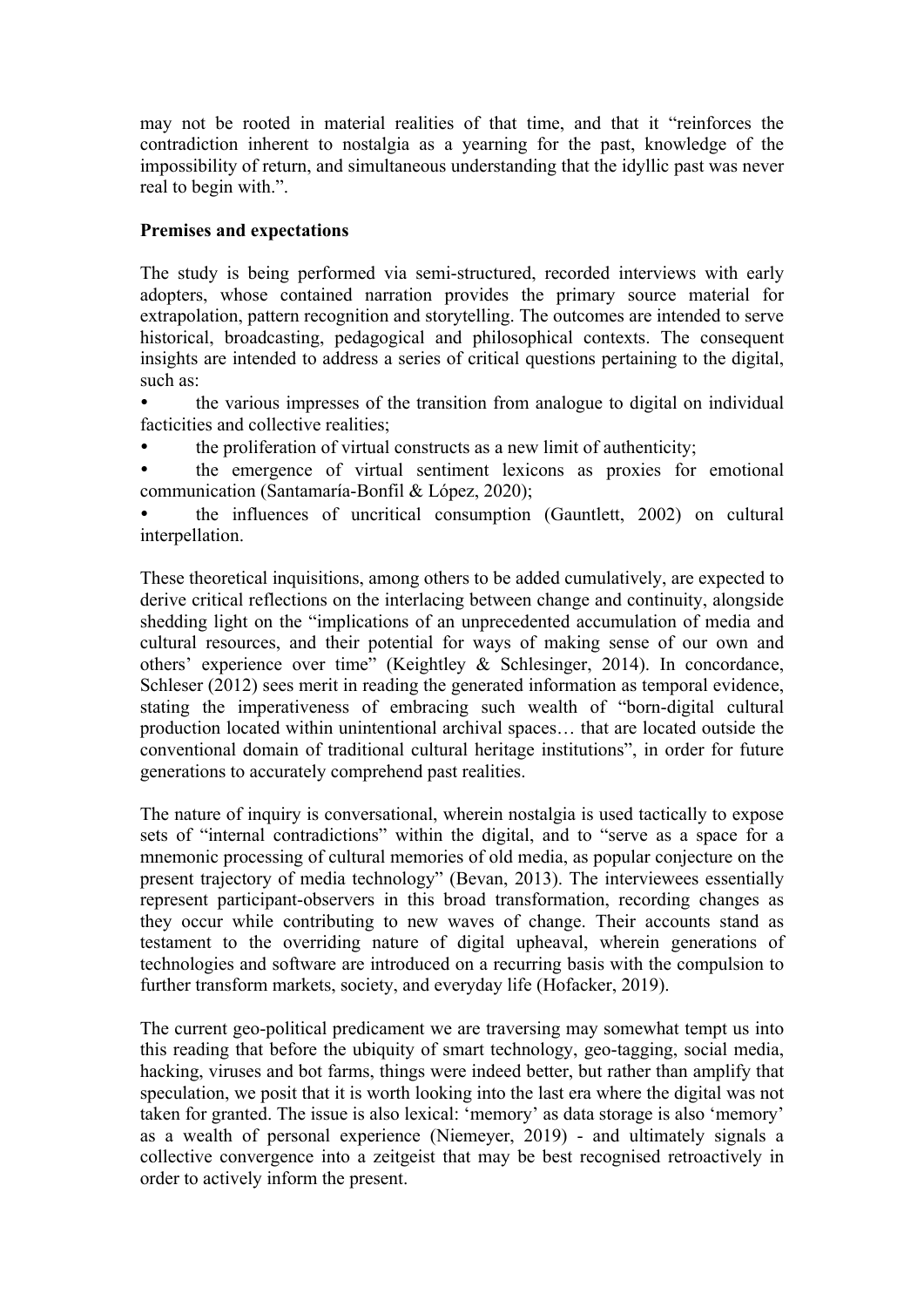The research is being developed within the framework of the project "Anti-Amnesia: design research as an agent for narrative and material regeneration and reinvention of vanishing Portuguese manufacturing cultures and techniques", co-financed by Portugal 2020, alongside the European Regional Development Fund and the Foundation for Science and Technology, Portugal (ID+/Unexpected Media Lab: POCI-01-0145-FEDER-029022; 2018-2020).

More information about the study and how to participate can be found at: *http://softmuseumhardwareuse.wordpress.com*

Information about Project Anti-Amnesia can be found at: *http://endlessend.up.pt/antiamnesia*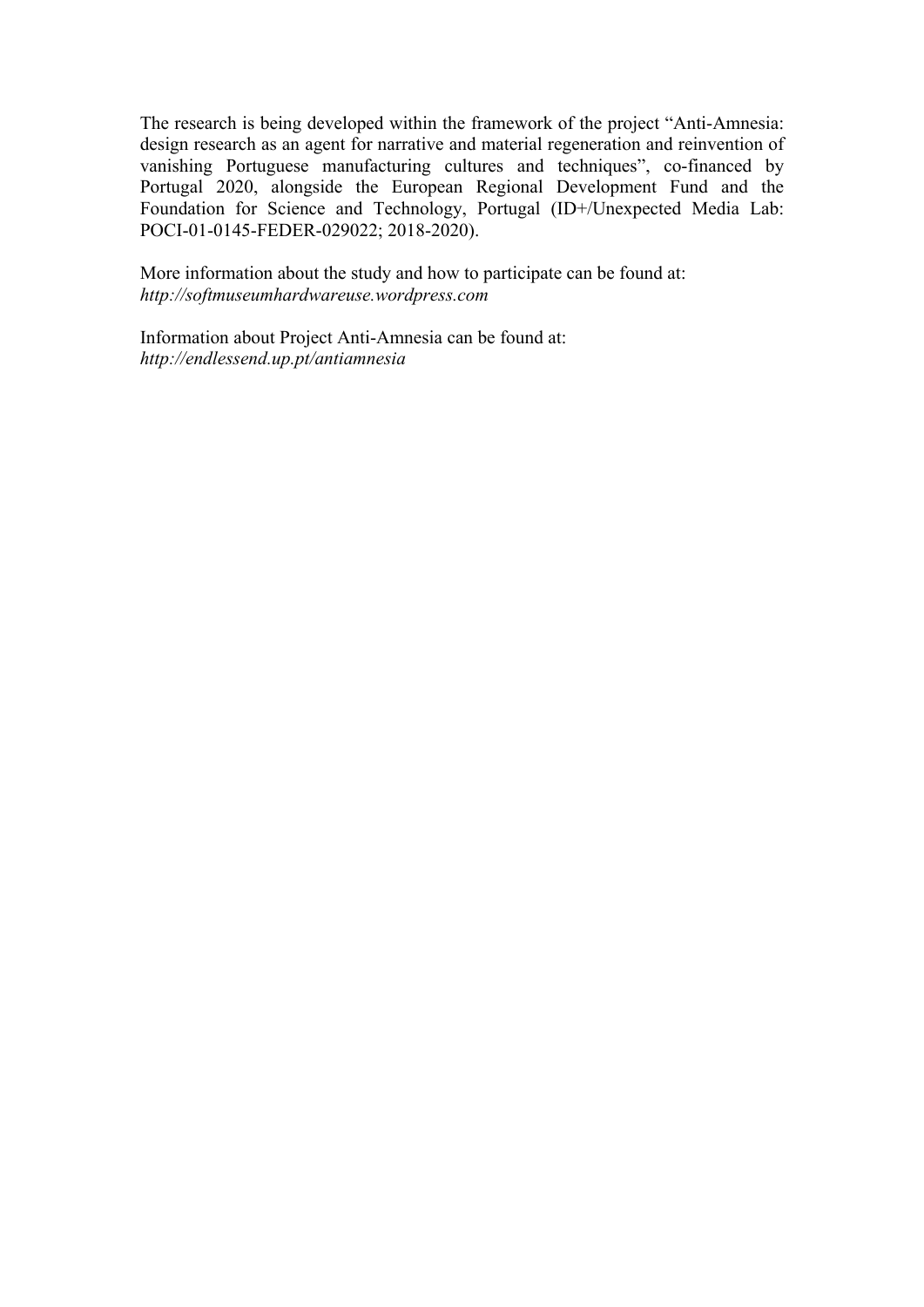#### **References**

Baetens, J. (2017). Rogue Archives: Digital Cultural Memory and Media FandomRogue Archives: Digital Cultural Memory and Media Fandom by Abigail De Kosnik. MIT Press, Cambridge, MA, U.S.A., 2016. Leonardo, 50(5), 538–539. doi: 10.1162/leon\_r\_01502

Bastian, J.A & Harvey, R. (2012). The convergence of cultural heritage, Proceedings of The Memory of the World in the Digital Age: Digitization and Preservation – An international conference on permanent access to digital documentary heritage, 650– 659. Retrieved from:

http://www.unesco.org/new/fileadmin/MULTIMEDIA/HQ/CI/CI/pdf/mow/mow\_van couver\_programme\_en.pdf

Bevan, A. (2013). Archiving the Digital Transition in the Boomer TV Sitcom Remake. Adaptation, 6(3), 305–319. doi: 10.1093/adaptation/apt007

Gauntlett, D. (2002). Media, Gender and Identity. London: Routledge.

Hofacker, Charles. (2019). The Growing Importance of Software as a Driver of Value Exchange. doi: 10.1108/S1548-643520190000016007.

Keightley, E., & Schlesinger, P. (2014) Digital media - social memory: remembering in digitally networked times. Media, Culture & Society, 36 (6). 745-747. ISSN: 0163- 4437

Lusenet, Y. de, & Wintermans, V. (2007). Preserving the digital heritage: principles and policies: selected papers of the international conference organized by Netherlands National Commission for Unesco, Koninklijke Bibliotheek (National library of the Netherlands): The Hague, 4-5 November 2005. Amsterdam: Netherlands National Commission for UNESCO

Niemeyer, K. (2019). Digital Memory Studies: Media Pasts in Transition. Historical Journal of Film, Radio and Television, 39(1), 189–191. doi: 10.1080/01439685.2018.1518196

Santamaría-Bonfil, G., & López, O. G. (2020). Emoji as a Proxy of Emotional Communication. Becoming Human with Humanoid - From Physical Interaction to Social Intelligence. doi:10.5772/intechopen.88636

Schleser, J. (2012). Unprotected Memory, Proceedings of The Memory of the World in the Digital Age: Digitization and Preservation – An international conference on permanent access to digital documentary heritage, 378–392. Retrieved from: http://www.unesco.org/new/fileadmin/MULTIMEDIA/HQ/CI/CI/pdf/mow/mow\_van couver\_programme\_en.pdf

Smith, E. (2016). The Long, Weird Transition from Analog to Digital Television. Retrieved from: https://www.atlasobscura.com/articles/the-long-weird-transitionfrom-analog-to-digital-television